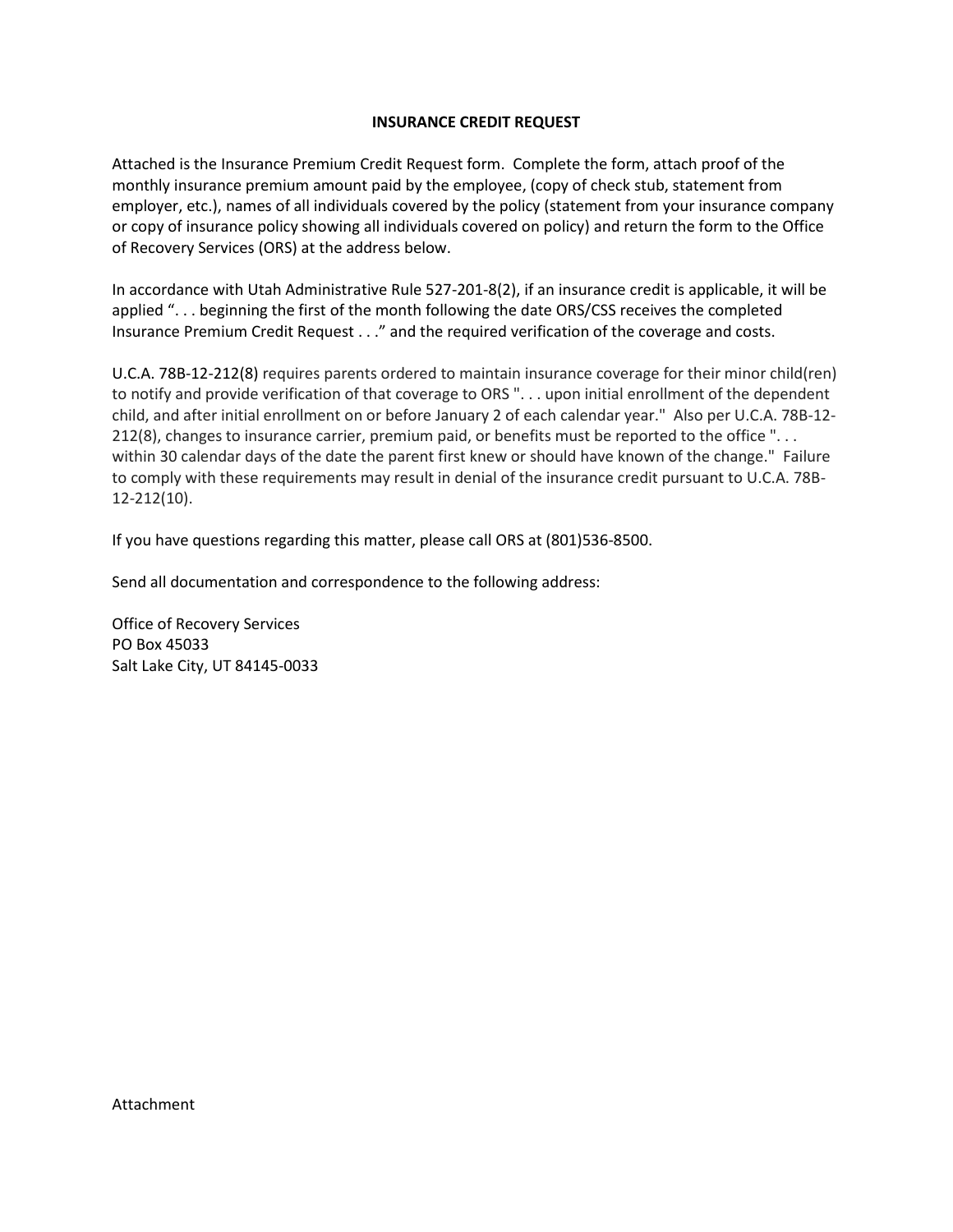| Your Full Name:    |  |
|--------------------|--|
| Your ORS Case No.: |  |

#### **INSURANCE PREMIUM CREDIT REQUEST**

In order to process an insurance credit request, ORS must receive your completed Insurance Premium Credit Request form including **proof of the insurance premium amounts paid and verification of coverage documenting all individuals covered under the policy**. If the form is incomplete or the required verification is not provided with the submitted request, you may not receive an insurance credit.

### **MEDICAL INSURANCE POLICY:**

| Frequency: $\Box$ Weekly $\Box$ Biweekly $\Box$ Semi-monthly $\Box$ Monthly |                                                                                                                       |  |
|-----------------------------------------------------------------------------|-----------------------------------------------------------------------------------------------------------------------|--|
|                                                                             | Monthly Cost to Policyholder to Insure: Self: Double: Double: Family: Double:                                         |  |
|                                                                             | Does coverage extend to dependents living outside of the state where Policyholder resides? $\square$ Yes $\square$ No |  |
|                                                                             | List the name of each person covered on the policy and the relationship to the Policyholder:                          |  |
| RELATIONSHIP<br><b>NAME</b>                                                 | <b>NAME</b><br><b>RELATIONSHIP</b>                                                                                    |  |
|                                                                             |                                                                                                                       |  |
|                                                                             |                                                                                                                       |  |
|                                                                             |                                                                                                                       |  |
|                                                                             |                                                                                                                       |  |

Additional types of coverage included in Medical Insurance Policy:  $\Box$  Dental  $\Box$  Vision  $\Box$  Pharmacy

| <b>DENTAL INSURANCE POLICY:</b>                                                                                       |  |  |
|-----------------------------------------------------------------------------------------------------------------------|--|--|
|                                                                                                                       |  |  |
|                                                                                                                       |  |  |
|                                                                                                                       |  |  |
|                                                                                                                       |  |  |
|                                                                                                                       |  |  |
| Premium Amount:_______________________                                                                                |  |  |
| Frequency: $\square$ Weekly $\square$ Biweekly $\square$ Semi-monthly $\square$ Monthly                               |  |  |
| Monthly Cost to Policyholder to Insure: Self: Double: Family: Family:                                                 |  |  |
| Does coverage extend to dependents living outside of the state where Policyholder resides? $\square$ Yes $\square$ No |  |  |
| List the name of each person covered on the policy and the relationship to the Policyholder:                          |  |  |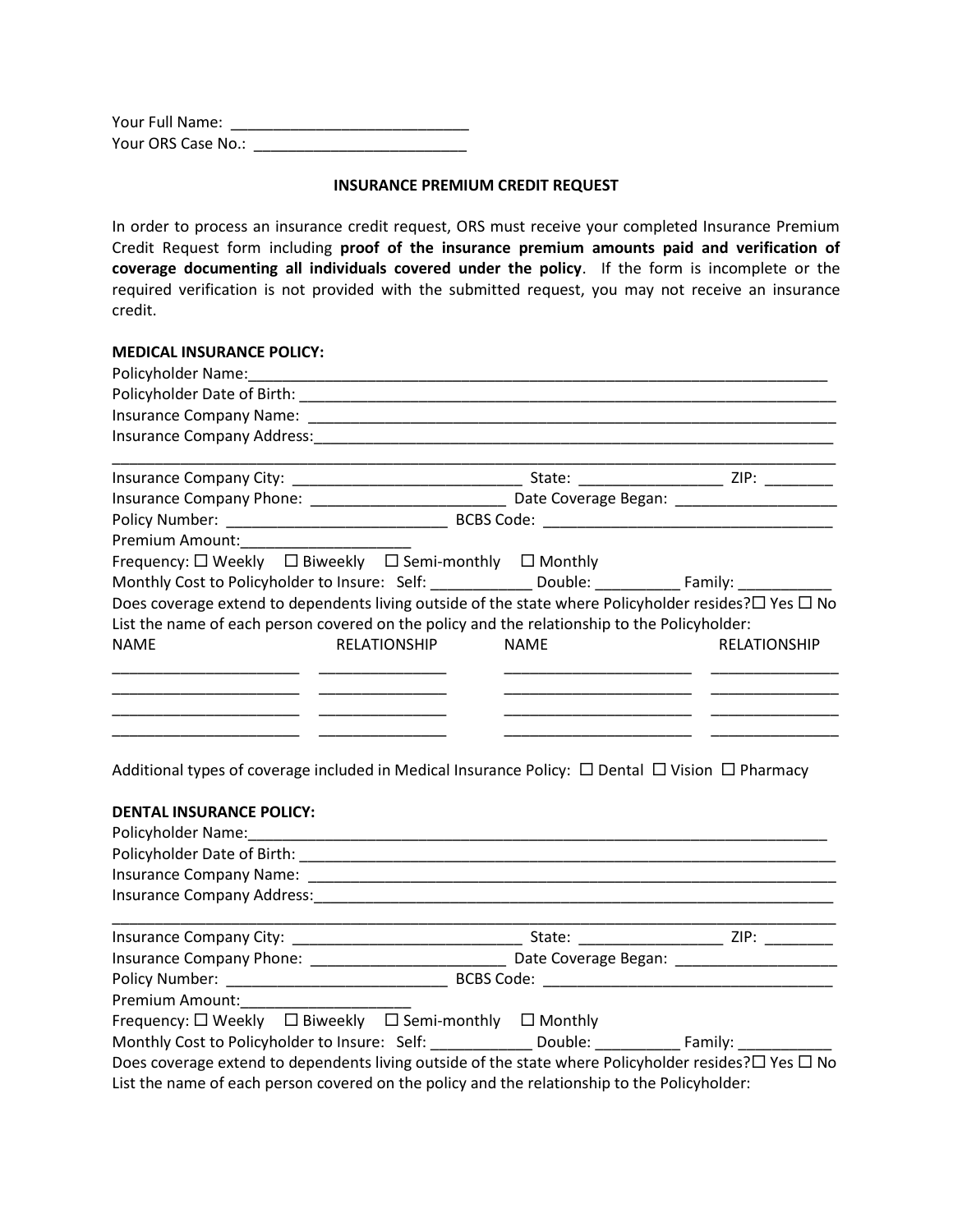| <b>NAME</b> | RELATIONSHIP | <b>NAME</b> | RELATIONSHIP |
|-------------|--------------|-------------|--------------|
|             |              |             |              |
|             |              |             |              |
|             |              |             |              |

Additional types of coverage included in Medical Insurance Policy:  $\Box$  Dental  $\Box$  Vision  $\Box$  Pharmacy

# **VISION INSURANCE POLICY:**

| Premium Amount:________________________                                                                               |             |                     |
|-----------------------------------------------------------------------------------------------------------------------|-------------|---------------------|
| Frequency: $\Box$ Weekly $\Box$ Biweekly $\Box$ Semi-monthly $\Box$ Monthly                                           |             |                     |
| Monthly Cost to Policyholder to Insure: Self: _______________Double: _______________________________                  |             |                     |
| Does coverage extend to dependents living outside of the state where Policyholder resides? $\square$ Yes $\square$ No |             |                     |
| List the name of each person covered on the policy and the relationship to the Policyholder:                          |             |                     |
| <b>NAME</b><br>RELATIONSHIP                                                                                           | <b>NAME</b> | <b>RELATIONSHIP</b> |
|                                                                                                                       |             |                     |
|                                                                                                                       |             |                     |
|                                                                                                                       |             |                     |
|                                                                                                                       |             |                     |

Additional types of coverage included in Medical Insurance Policy:  $\Box$  Dental  $\Box$  Vision  $\Box$  Pharmacy

# **PHARMACY INSURANCE POLICY:**

| Policyholder Name: 1980 1991 1992 1994                                                                                |             |                                               |  |
|-----------------------------------------------------------------------------------------------------------------------|-------------|-----------------------------------------------|--|
|                                                                                                                       |             |                                               |  |
|                                                                                                                       |             |                                               |  |
|                                                                                                                       |             |                                               |  |
|                                                                                                                       |             | Date Coverage Began: National Coverage Began: |  |
|                                                                                                                       |             |                                               |  |
|                                                                                                                       |             |                                               |  |
| Frequency: $\Box$ Weekly $\Box$ Biweekly $\Box$ Semi-monthly $\Box$ Monthly                                           |             |                                               |  |
| Monthly Cost to Policyholder to Insure: Self: Double: Double: Family: Double:                                         |             |                                               |  |
| Does coverage extend to dependents living outside of the state where Policyholder resides? $\square$ Yes $\square$ No |             |                                               |  |
| List the name of each person covered on the policy and the relationship to the Policyholder:                          |             |                                               |  |
| <b>NAME</b><br>RELATIONSHIP                                                                                           | <b>NAME</b> | <b>RELATIONSHIP</b>                           |  |
|                                                                                                                       |             |                                               |  |
|                                                                                                                       |             |                                               |  |
|                                                                                                                       |             |                                               |  |